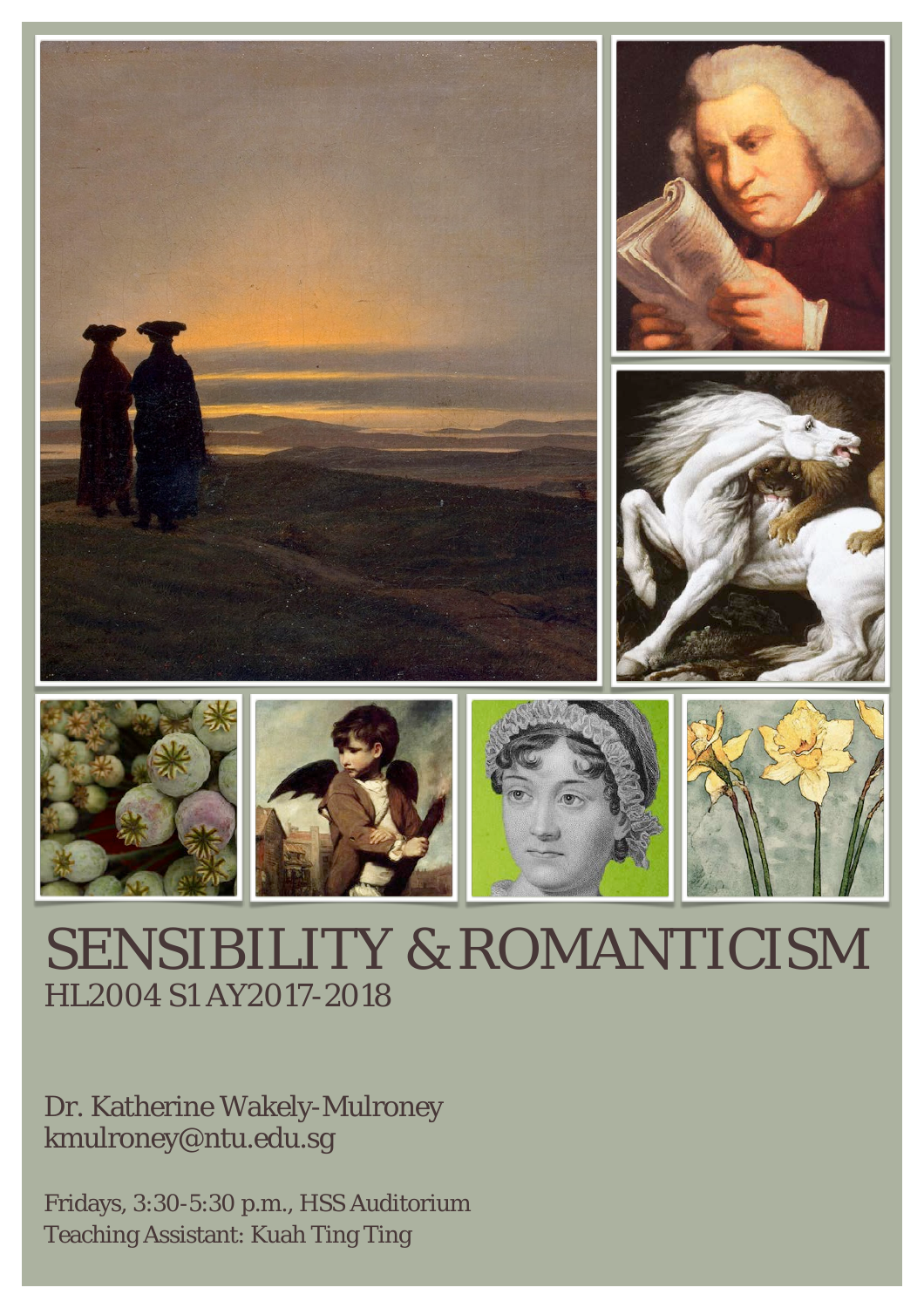# **Description**

The Age of Sensibility and Romanticism witnessed a surge of interest in emotional responsiveness, imagination, and individual subjectivity. These inward explorations coincided with a series of political, cultural, and philosophical debates that reconfigured public life and continue to shape our modern sensibilities. Among these were issues concerning sociability, the notion of childhood, the relationship between Enlightenment thought and political radicalism, the role of the creative artist, the education of women and the working classes, and the organization of knowledge. Taking taxonomy as an overall theme, this course begins by delineating approaches to perception, reading, and emotion that emerged during the long eighteenth century. Following this, we will examine seminal texts by William Wordsworth and Jane Austen before embarking on a series of thematic lectures on the city, education and children's books, and the pleasures and pains of opium. This course explores a variety of primary source material in order to reflect the diversity of print culture between 1740 and 1820. Poetry, fiction, and essays will be examined alongside pedagogical theory, discourses on elocution and aesthetics, and visual art. Throughout the course, we will consider our own experience as readers of eighteenth- and early nineteenth-century texts in relation to reading practice during the period. How did rising literacy rates and innovations in textual production and circulation influence form, genre, and taste?

# **Learning Objectives**

This course aims to develop critical reading, writing, and research skills through a study of eighteenth-century and Romantic literature and culture. It offers opportunities to engage with the concepts and networks of ideas that characterize literary discourse and to formulate independent, analytical arguments.

# **Required Texts**

- Jane Austen, Sense and Sensibility. Ed. Margaret Anne Doody, Claire Lamont, and James Kingsley. Oxford World's Classics, Oxford University Press, 2008.
- All other texts are included in the Course Reader (available in B1 of HSS)

## **Assessments**

Participation: 10% Paper Proposal: 10% Term Paper: 30% Final Exam: 50%

# **Deadlines and Late Penalties**

The Paper Proposal is due on **Friday, September 29th**, and must be submitted at the beginning of class. The deadline for extension requests is Tuesday, September 26<sup>th</sup>. Late work submitted without an approved extension will be penalized one half-mark per day late – an A paper submitted one day late would drop to an A-, etc. Late work will not be accepted after Thursday, October 5<sup>th</sup>.

The Term Paper has two deadlines: students who wish to receive written feedback on their work must submit their essays on **Friday, November 10<sup>th</sup>**, at the beginning of class. Essays submitted after November 10<sup>th</sup> will receive a letter grade only. The final deadline is **Friday, November 17th**, at the beginning of class. Essays submitted after this date will receive a zero. A complete submission consists of both a hard copy and a soft copy submitted to Turnitin.